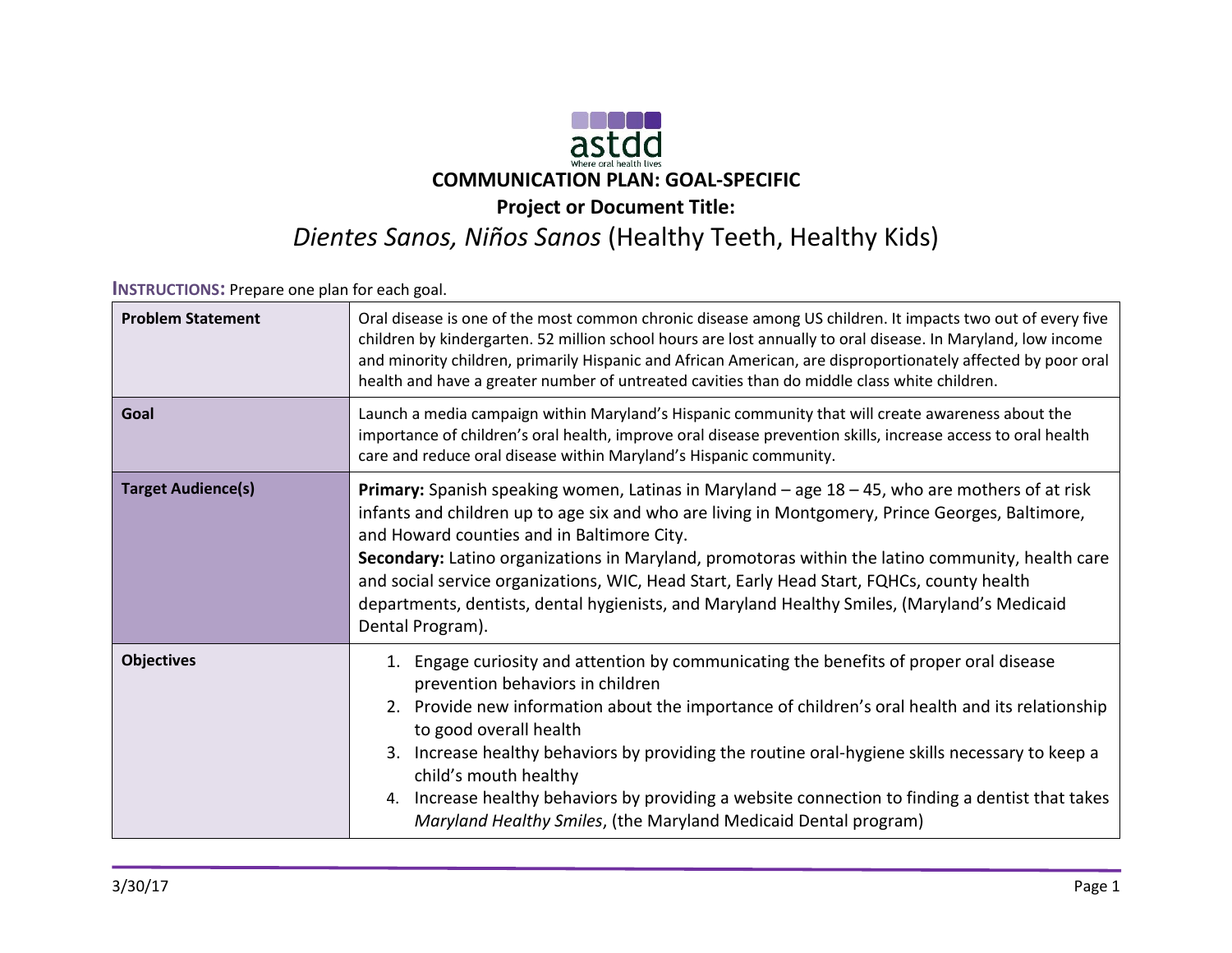| <b>Key Messages</b>                                   | Children are healthy, happy and thankful when their mom helps them to have a healthy mouth<br>$\bullet$<br>Oral health is an important part of overall health<br>$\bullet$<br>Take care of your child's mouth early, from birth on<br>$\bullet$<br>Clean your baby's gums and once teeth come in brush with fluoride toothpaste twice a day<br>$\bullet$<br>Visit the dentist by your child's first birthday<br>$\bullet$<br>To find a dentist, visit: DientesSanosNiñosSanos.org<br>$\bullet$ |
|-------------------------------------------------------|------------------------------------------------------------------------------------------------------------------------------------------------------------------------------------------------------------------------------------------------------------------------------------------------------------------------------------------------------------------------------------------------------------------------------------------------------------------------------------------------|
| <b>Planned Channels and</b><br><b>Materials</b>       | Radio advertising, transit advertising, website, social media, media relations, community outreach<br>and distribution of campaign materials including brochures and posters                                                                                                                                                                                                                                                                                                                   |
| <b>Plan for Pre-testing Messages</b><br>and Materials | Two focus groups consisting of $(8 - 10)$ individuals (Latinas) who represent the target audience and<br>geography. Message, creative approach, impact, appropriateness, understanding and usability was tested.                                                                                                                                                                                                                                                                               |
| <b>Planned Activities and</b><br><b>Timelines</b>     | Advertising media buy, brochure distribution, engagement through community education, outreach, events<br>and social media (Facebook and Twitter). Campaign ran 10 continuous weeks, Sept. - Nov. 2014.                                                                                                                                                                                                                                                                                        |
| <b>Evaluation Design, Methods</b><br>and Measures     | Pre-and post-campaign surveys were conducted to measure the campaign's effectiveness - specifically, if<br>campaign messages had reached their intended audience and if the messaging influenced the perceptions<br>and behaviors of the women who heard about the campaign. 400 Latina women with children participated<br>in each survey wave, (pre and post campaign).                                                                                                                      |
| <b>Responsible Parties and</b><br>Partnerships        | Maryland Office of Oral Health, Maryland Dental Action Coalition and United HealthCare                                                                                                                                                                                                                                                                                                                                                                                                         |
| <b>Budget/Resources Needed</b>                        | Focus group development, facilitation and analysis, advertising concept development, design and<br>production, media buying, community outreach, community events, and materials distribution, pre-and-<br>post campaign survey design, implementation, analysis and interpretation.<br>Budget: \$75,000.00                                                                                                                                                                                    |
| <b>Protocol for Review and</b><br><b>Approval</b>     | Approval through appropriate channels within the Maryland Department of Health, Maryland Office of Oral<br>Health, Maryland Dental Action Coalition, and United HealthCare.                                                                                                                                                                                                                                                                                                                    |
| <b>Progress Notes</b>                                 |                                                                                                                                                                                                                                                                                                                                                                                                                                                                                                |

Results obtained by comparing the pre- and post-campaign surveys indicated that the campaign was successful. Almost all mothers (91.5 percent) heard about the *Dientes Sanos, Niños Sanos* campaign, with 90.6 percent recalling at least one of the campaign's messages. After